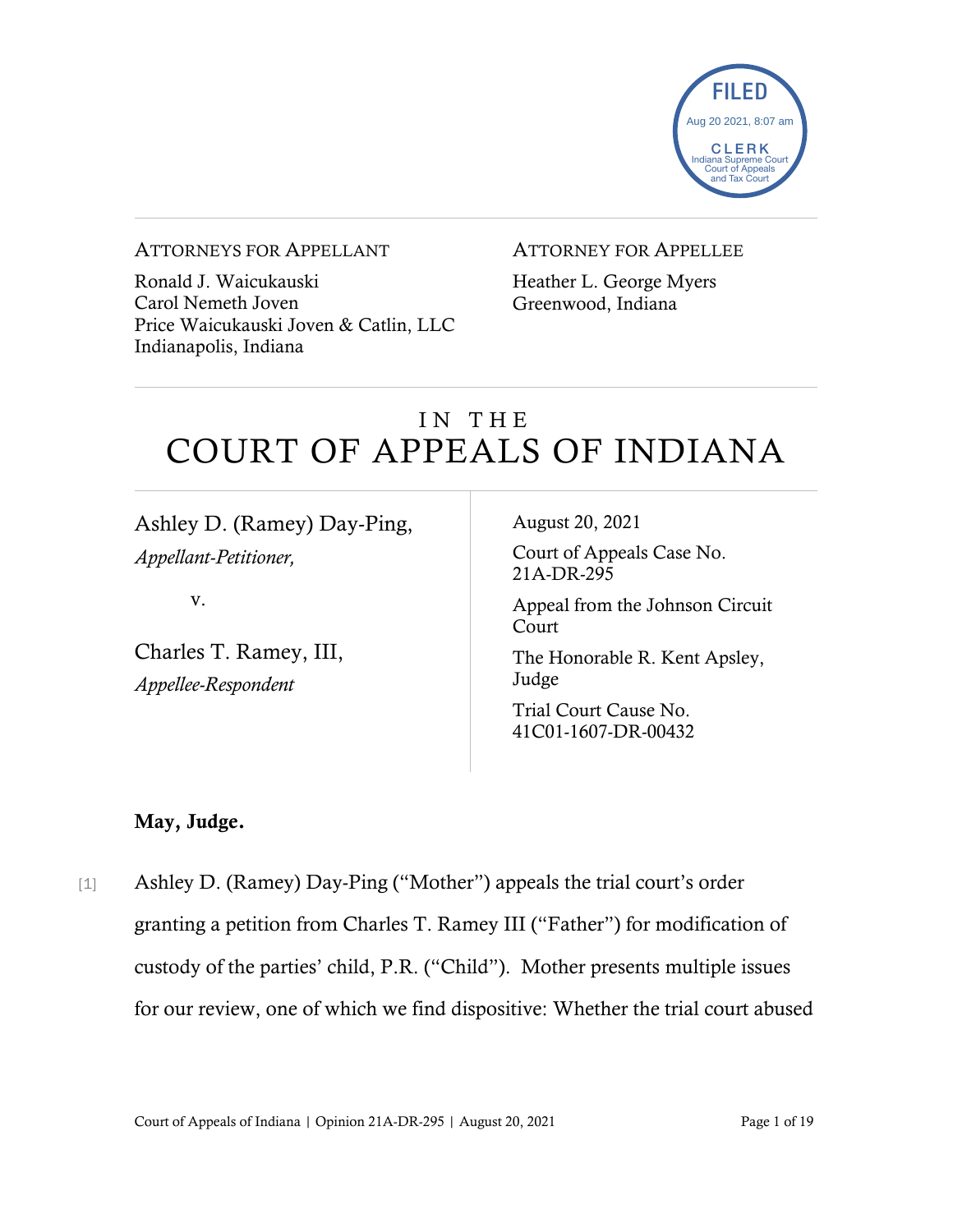its discretion when it granted Father primary physical and sole legal custody of Child. We reverse and remand.

### Facts and Procedural History

[2] Mother and Father were married April 25, 2014. Child was born November 13, 2014. Mother filed for dissolution on July 18, 2016. On September 28, 2016, the Department of Child Services ("DCS") received a report that Mother was neglecting Child by allowing him to wander around Mother's hair salon and play with a bottle of hair dye. DCS investigated and found the report to be unsubstantiated. On January 17, 2017, the trial court accepted the parties' settlement agreement and granted dissolution of the marriage. As it pertained to Child's custody, the parties' settlement agreement provided, in relevant part:

> The parties agree that [Mother] shall have sole legal and physical custody of [Child]. [Father] shall have parenting time the week of January 16, 2017 for two hours on Tuesday from 5:30 p.m. to 7:30 p.m. and two hours on Saturday from 12:00 noon to 2:00 p.m. Thereafter, [Father] shall have parenting time for two hours on Tuesday from 5:30 p.m. to 7:30 p.m. and six hours on Saturday from 12:00 noon to 6:00 p.m. for a period of six weeks ("The Phase-in Period"). Thereafter, [Father] shall have parenting time in accordance with Indiana Parenting Guidelines, including but not limited to the holiday schedule and ancillary provisions, with the exception that [Father's] overnights with [Child] shall not commence until [Child's] fourth birth date. The Indiana Parenting Guidelines, unless otherwise deviated from herein, are adopted in entirely [sic] by the parties. If [Father] does not exercise his parenting time, the schedule shall not progress. However, if [Mother] prevents [Father] from exercising his parenting time as set out herein, the schedule shall progress.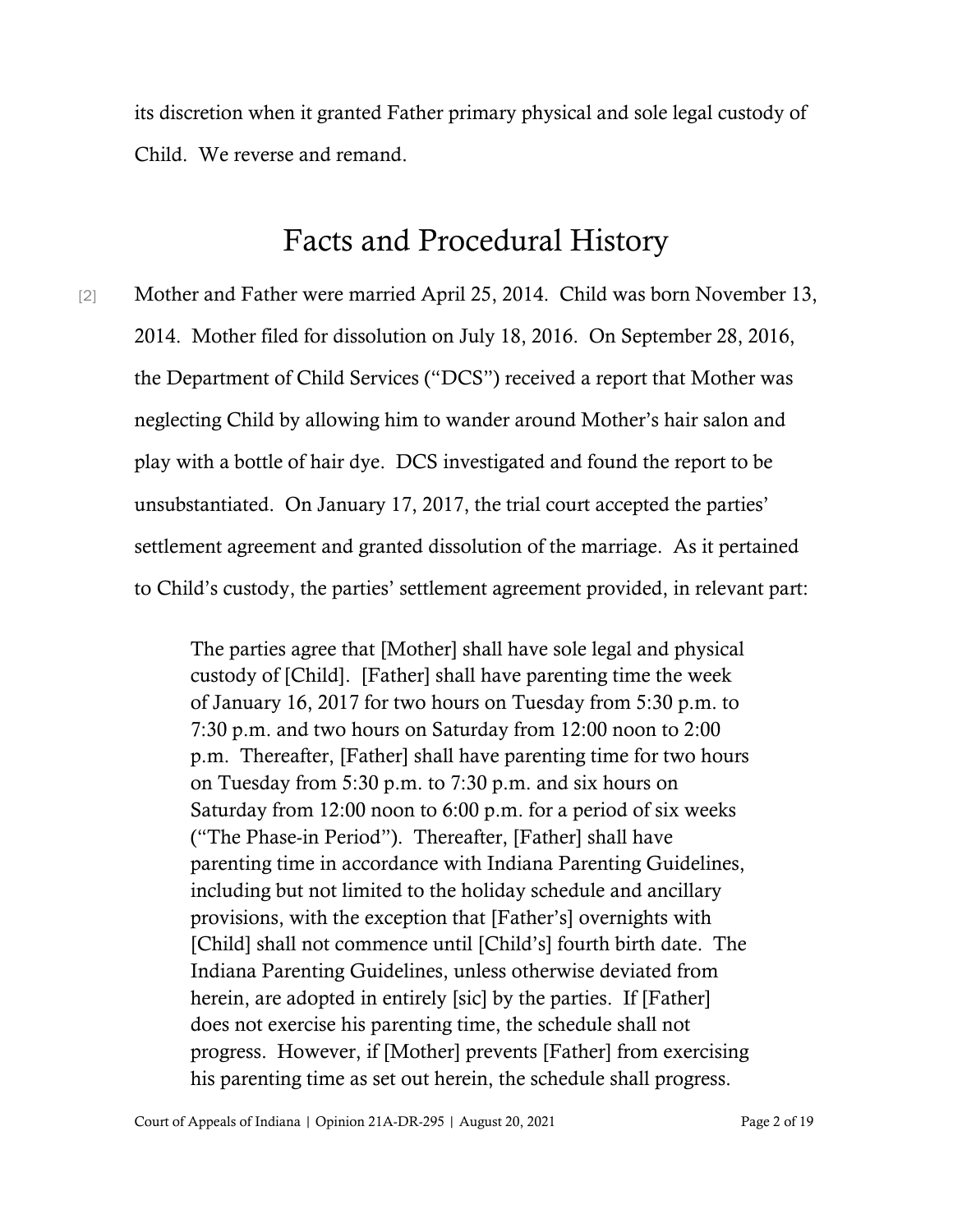During the Phase-in Period, [Father] shall provide direct eyesight supervision and care for [Child] during his parenting time and may not delegate this task to anyone else. [Father] shall not consume alcohol during his parenting time. [Father] shall not exercise his parenting time in any location where anyone present is engaging in illegal activity. [Father] shall not have unrelated third parties present during his parenting time. [Father] shall provide all transportation for his parenting time, which must comply with all legal requirements, including proper child restraints.

(Mother's App. Vol. II at 73.) The parties also agreed Father would pay Mother \$119 per week in child support.

[3] On July 27, 20[1](#page-2-0)7, Mother reported to  $DCS<sup>1</sup>$  that Father had physically abused her and Child on multiple occasions in the past. On the same date, Mother reported to DCS that Child had returned from Father's care with injuries to his genitals. On August 5, 2017, Mother reported to DCS that she suspected Father had molested Child based on alleged injuries in Child's genital area. On August 6, 2017, Mother contacted DCS to report additional injuries in Child's genital area that she had discovered after Father's parenting time the previous day. On August 21, 2017, Mother contacted DCS to again report that Child returned from Father's care with injuries to his genital area. On August 28,

<span id="page-2-0"></span><sup>&</sup>lt;sup>1</sup> Much of this information is contained in the record of the civil case filed by Mother against Father and Father's girlfriend, Jordan McHenry ("Girlfriend"), alleging malicious prosecution and intentional infliction of emotional distress. The trial court ultimately awarded Mother damages based on Father and Girlfriend's violation of Indiana Code section 31-33-22-3(b), which prohibits false reporting of neglect or abuse to DCS. We take judicial notice of that case, 41D01-1908-CT-122, as permitted under Indiana Evidence Rule 201.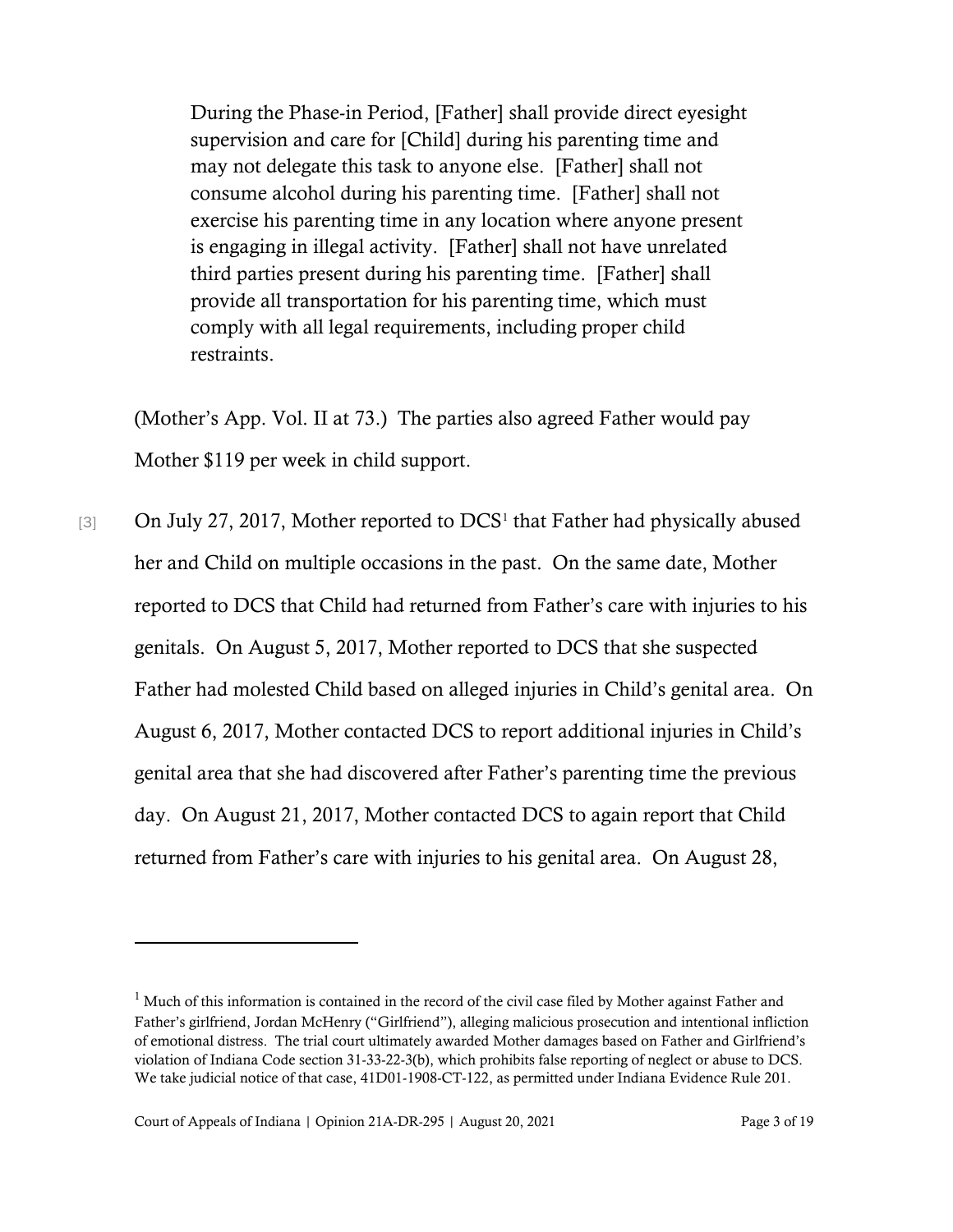2017, DCS received a report that Mother was abusing Child based on a blister found in his genital area that was allegedly not present during Father's last exercise of parenting time.<sup>[2](#page-3-0)</sup> Following that report, DCS removed Child from Mother's care on an emergency basis and placed him with Father.

- [4] DCS filed a petition alleging Child was a Child in Need of Services ("CHINS") based on Mother's neglect. The juvenile court held fact finding hearings on October 3 and 7, 2017. It ultimately denied the CHINS petition and ordered Child returned to Mother's care. Subsequently, Mother filed an action in federal court pursuant to 42 U.S.C. § 1983 claiming the two DCS family case managers who investigated the CHINS allegations against her violated her civil rights. The claim settled out of court and Mother received a settlement in her favor for \$988,000.00.
- [5] From November 2017 through August 20, 2019, the parties filed numerous petitions and reports related to parenting time that are not relevant to the matter before us. On August 20, 2019, Mother filed a petition requesting modification of Father's parenting time and asked that Father's parenting time be supervised because Child was "very resistant" to going with Father when dropped off for Father's parenting time and Mother "opine[d] that [Child's] resistance to his Father is due to things that are said and done to [Child] during [Father's] parenting time." (Father's App. Vol. II at 7.) On December 11, 2019, the trial

<span id="page-3-0"></span> $2$  As we will discuss infra, this report by Father and Girlfriend was eventually determined to be false.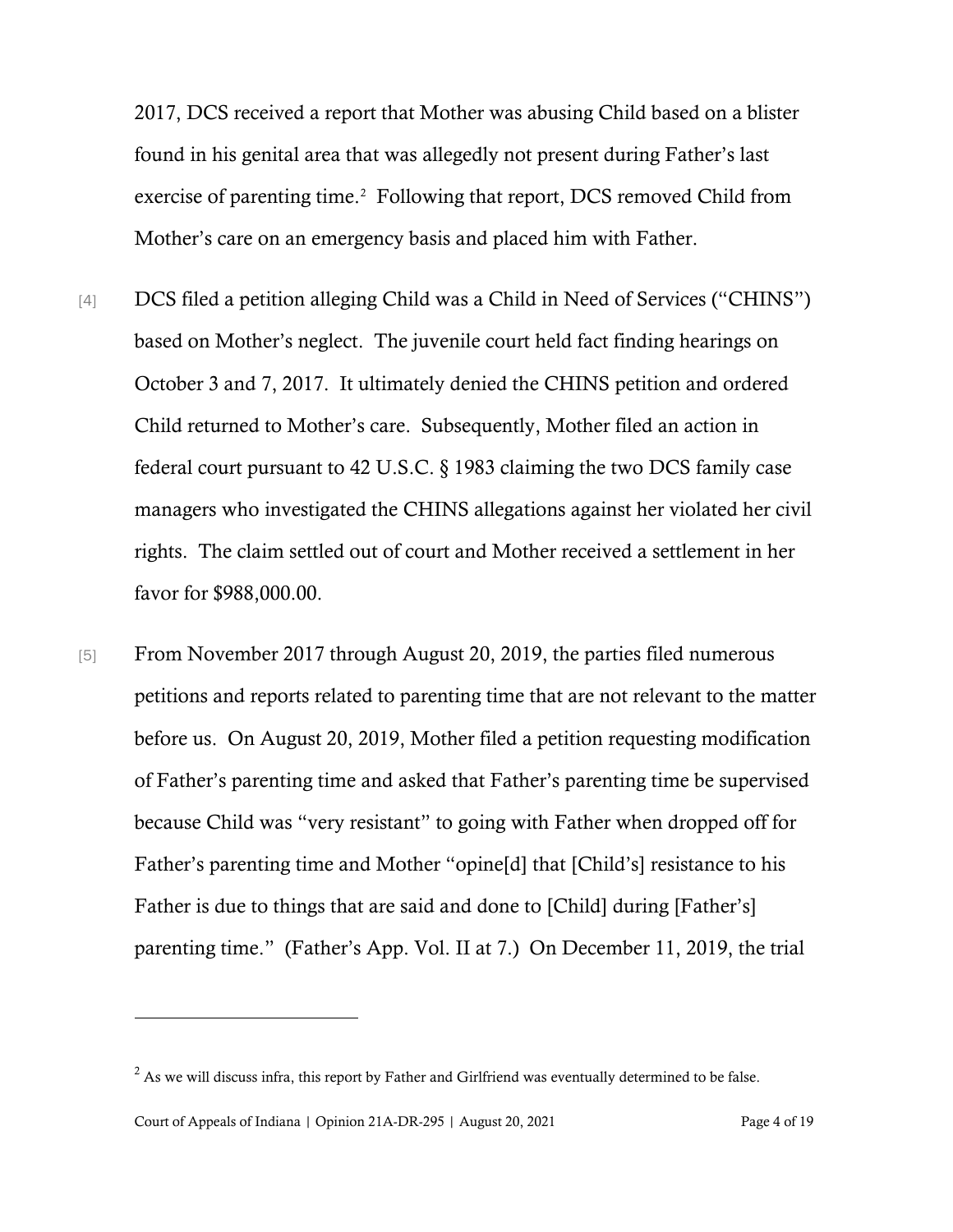court held a hearing on Mother's petition to modify Father's parenting time. On December 14, 2019, Father filed a motion to, in relevant part, modify custody, parenting time, and child support.

- [6] On December 26, 2019, the trial court ordered Father's parenting time, which consisted of two midweek visits lasting two hours each and one four-hour visit on alternating weekends, supervised by Youth Connections.<sup>[3](#page-4-0)</sup> The trial court ordered Mother to "leave the visitation site, including the building and parking lot, after she drops off [Child]. Mother shall not return to the visitation site until the end of Father's parenting time." (Mother's App. Vol. II at 86.) Further, the trial court ordered Mother to ensure Child does not "wear any smart watch or similar device to Father's parenting time or during Father's parenting time." (*Id*.) The order also required Mother, Father, and Child to submit to mental health and custody evaluations conducted by Dr. Linda McIntire.
- [7] On January 10, 2020, Father filed a motion to modify the parenting time supervisor because Youth Connections was "unable to accommodate the requested visitation schedule." (*Id*. at 11.) Father asked the court to change the parenting time supervisor to Mending Fences and requested that "the court order the parties [to] contact Mending Fences within 24 hours to schedule intake and complete their intake within 2 business days." (*Id*.) On January 24,

<span id="page-4-0"></span><sup>&</sup>lt;sup>3</sup> Youth Connections is a facility that provides a supervisor for supervised parenting time.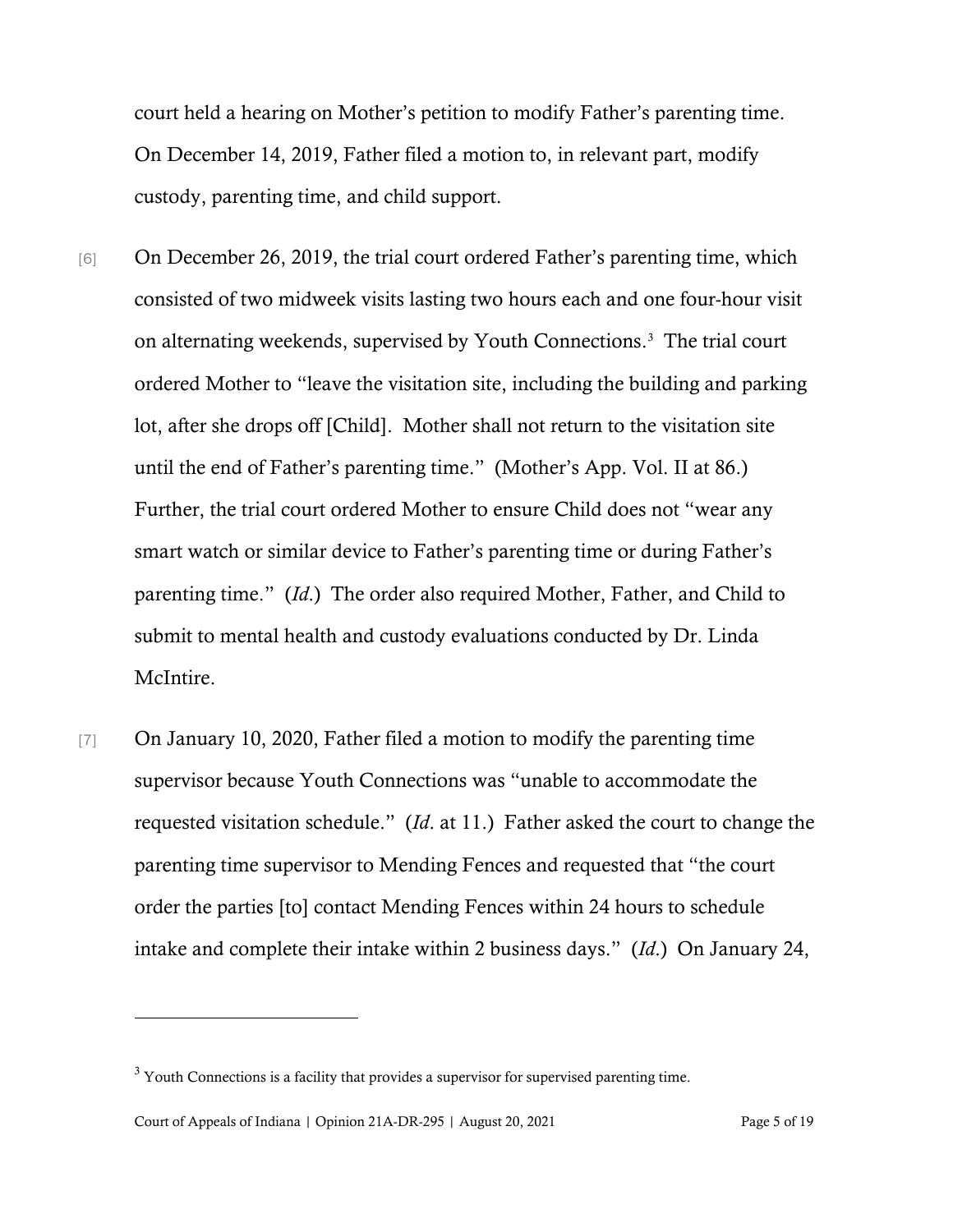2020, the trial court granted Father's request and changed the parenting time supervisor from Youth Connections to Mending Fences.<sup>[4](#page-5-0)</sup> The trial court ordered Mother and Father "to contact Mending Fences within 24 hours to schedule their intake and complete said intake within 2 business days." (*Id*. at 13.) Mother never completed the intake with Mending Fences "for reasons that were disputed including the effects of the pandemic that started a few weeks later." (Br. of Mother at 6.)

[8] On June 23, 2020, Father filed a motion to hold Mother in contempt, alleging, in relevant part:

> 3. [Mother] to date has failed to complete the intake per the order.

4. [Mother ] changed her phone number on or about February 21, 2020. Mending Fences contacted [Mother's] counsel requesting [Mother] setup her intake.

5. [Mother] called Mending Fences with her new telephone number on February 26, 2020. [Mother's] intake was scheduled for March 4, 2020. [Mother] arrived at her intake with her husband. [Mother] was previously advised via telephone that third parties were not permitted to attend the intake.

6. [Mother] refused to sign the intake form and the intake was rescheduled for March 16, 2020.

<span id="page-5-0"></span><sup>&</sup>lt;sup>4</sup> Like Youth Connections, Mending Fences also provides a supervisor for supervised parenting time.

Court of Appeals of Indiana | Opinion 21A-DR-295 | August 20, 2021 Page 6 of 19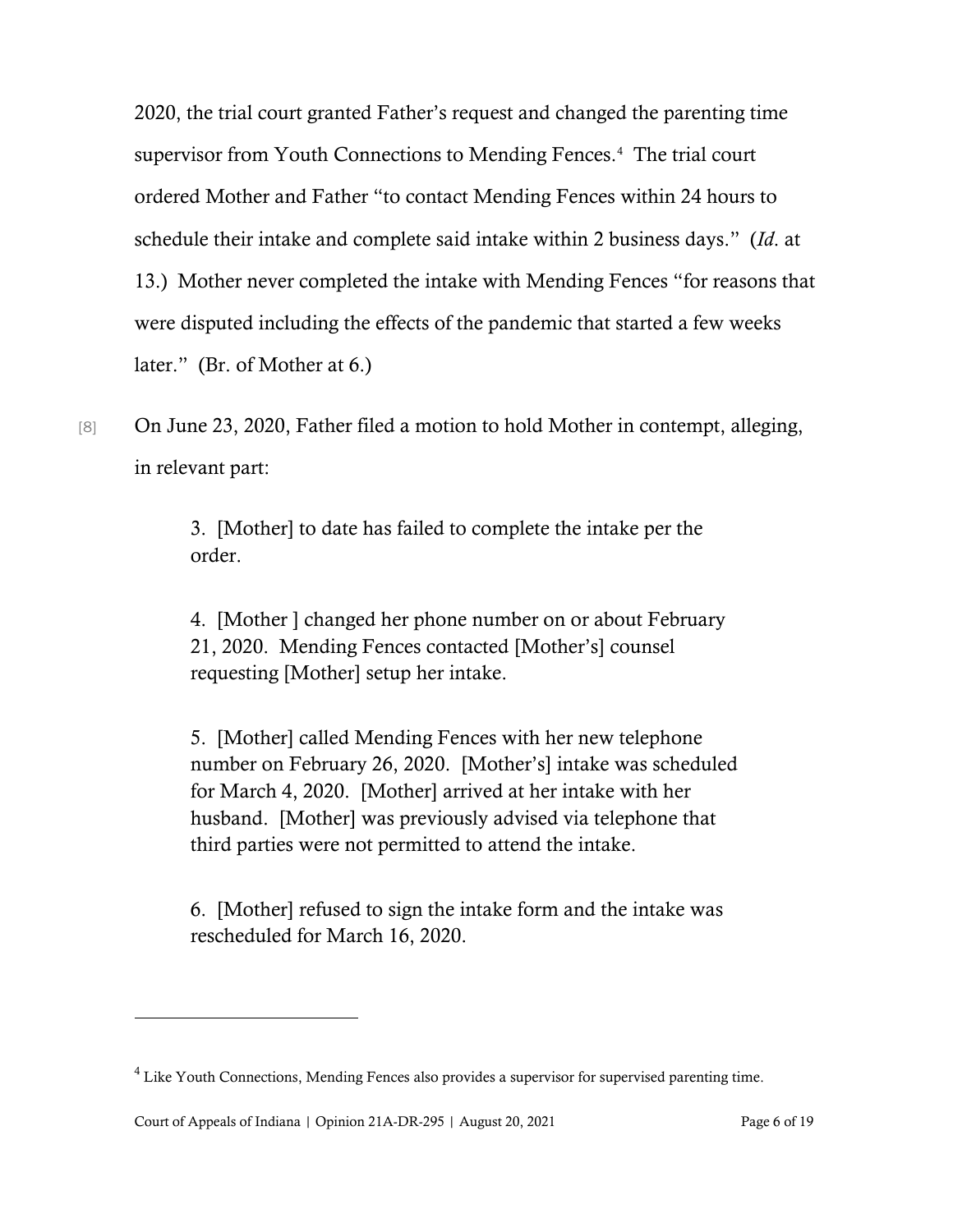7. Mending Fences has reached out to [Mother] several times and [Mother] still has not scheduled her intake.

8. At this point, Mending Fences is doubtful that visitations can occur in its facility.

9. [Father] has not had parenting time with [Child] since November 12, 2019.

(Father's App. Vol. II at 16-7.) On the same day, Father filed a motion to modify parenting time and a request for an expedited hearing.

[9] The trial court held hearings on Father's contempt motion on July 29 and August 3, 2020. On August 4, 2020, the trial court entered an order finding, in relevant part:

> 1. In the January 24, 2020 Order, both parties were ordered to: ". . . to contact Mending Fences within 24 hours to schedule their intake and complete said intake within 2 business days". [sic]

2. As of the August 3, 2020 hearing, [Mother] has still not completed the intake process. The service provider reported to the Court that they had "never had a case like this before". [sic] Further, they had wasted so much time and effort without even completing the intake process, that they would no longer be willing to accept the case for supervision.

3. Mother's obstinance effectively eliminated this service provider as a means to accommodate Father's court-ordered opportunity to visit with [Child].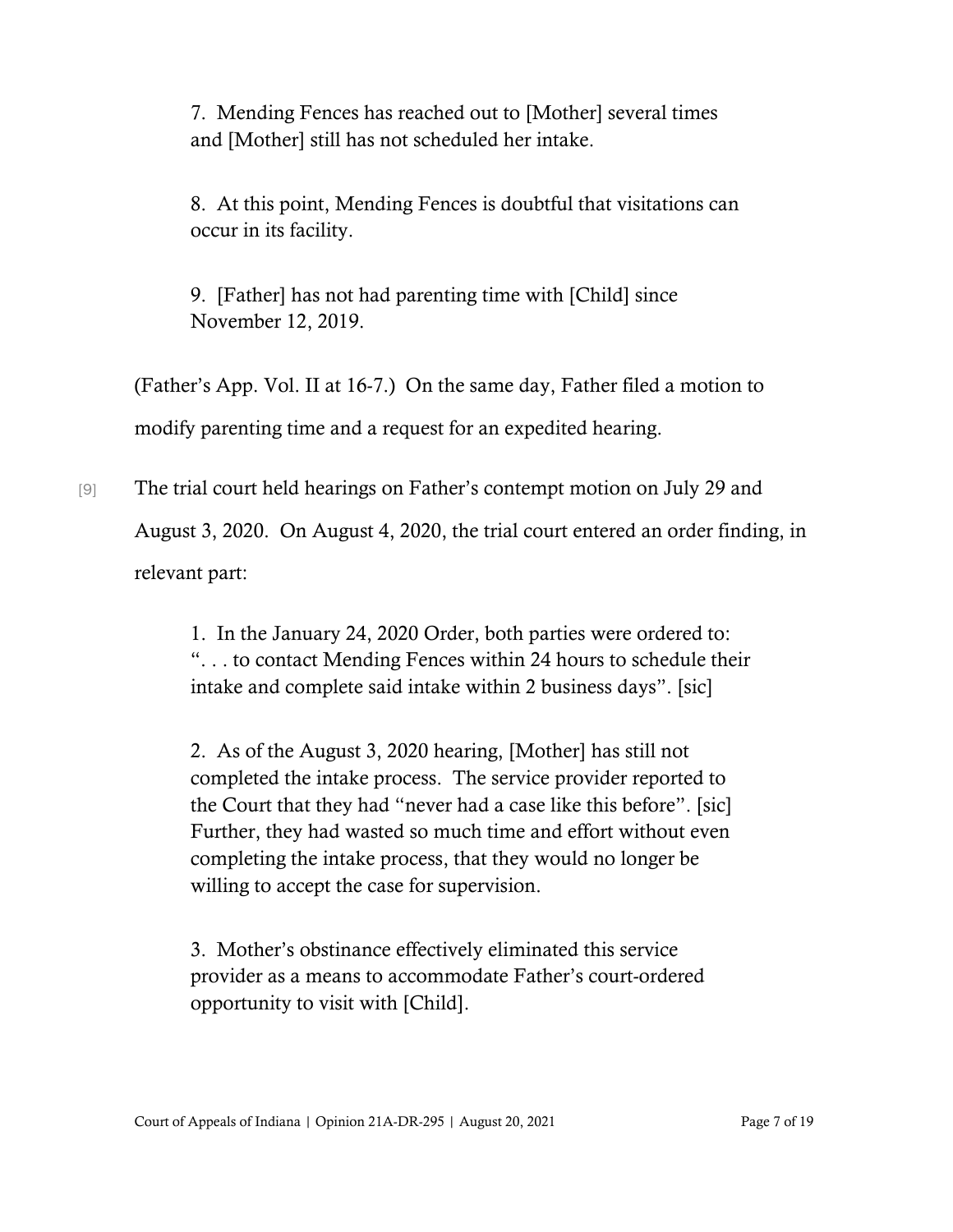4. [Mother] has engaged in a pattern of behavior clearly intended to frustrate this Court's Order, as well as the Court's efforts to reinitiate parenting time between Child and [Father].

5. Father has had no parenting time with [Child] since November 2019.

### 6. The Court, therefore, finds that [Mother] is in willful contempt of this Court's order.

7. The Court notes that previously, on June 6, 2017, [Mother] was strongly admonished by Judge Marla Clark that ". . . *The Court reminds Mother that it expects Father's parenting time to take place as ordered and that she faces potentially serious sanctions for denying parenting time*". [sic]

8. Father is no closer today to having regular (or any) parenting time with his son than he was in June of 2017.

9. [Mother] is hereby sentenced to serve thirty (30) actual days in the Johnson County Jail for her contempt.

10. The Court stays imposition of the sentence and will allow [Mother] the opportunity to purge her contempt. [Mother] may purge her contempt by henceforth abiding by the strict terms of this Court's parenting time order, without exception, excuse or subversion.

(Mother's App. Vol. II at 89-90) (emphases in original). The trial court further ordered Father to have parenting time pursuant to the Indiana Parenting Time Guidelines, with Mother arranging transportation to and from Father's residence for the first ninety days. The trial court also ordered Mother to pay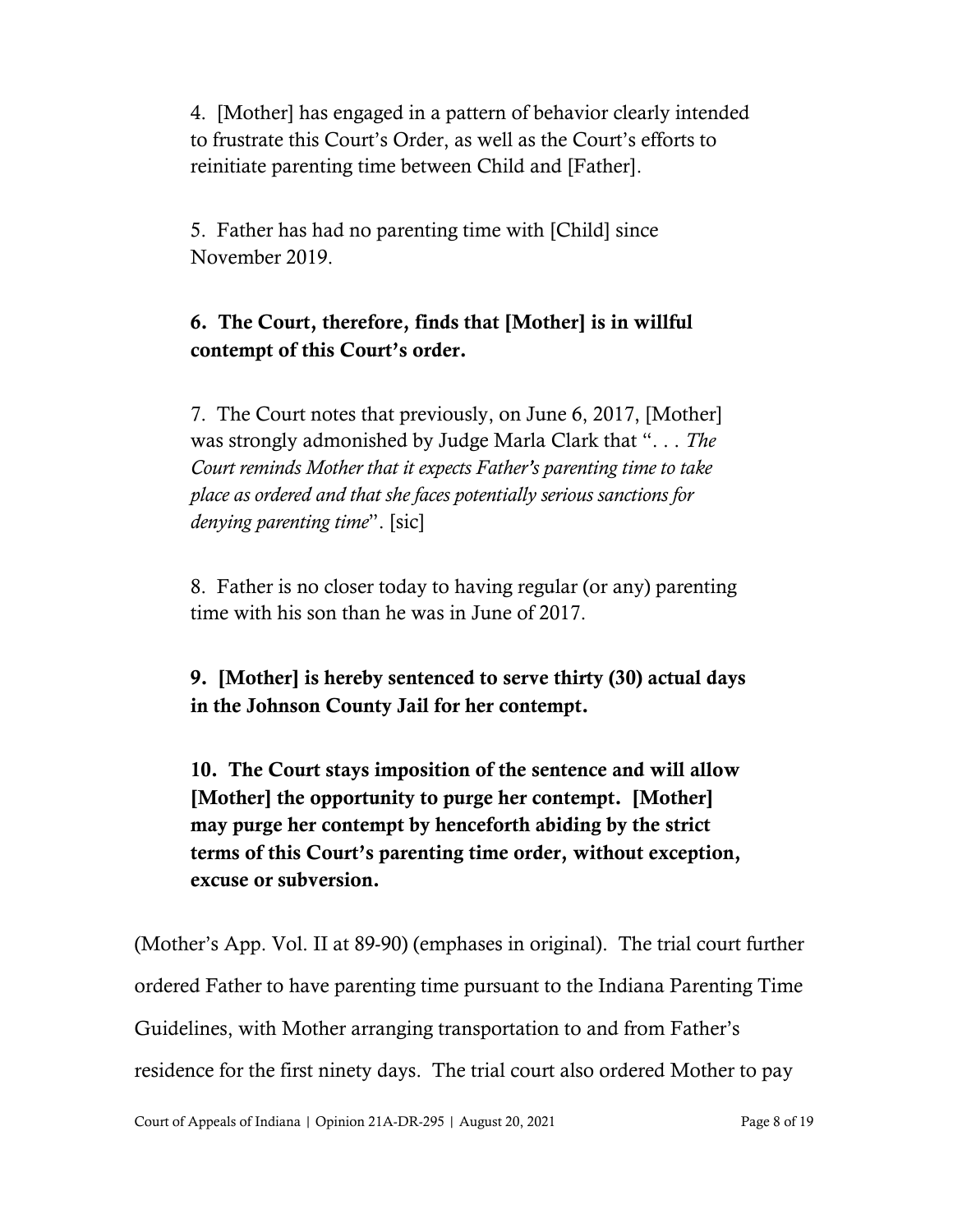\$1,000.00 of Father's attorney's fees and ordered Mother to refrain from sending Child to Father's house with a "'smart watch' or any other GPS device capable of tracking [Child] during Father's parenting time." (*Id*. at 91.)

[10] On December 1, 2020, Dr. Linda McIntire submitted her custody evaluation to the trial court. On January 6, 2021, Mother made a motion for specific findings by the court pursuant to Indiana Trial Rule 52. On January 12 and January 15, 2021, the trial court heard evidence on Father's motion for modification of custody. On February 15, 2021, the trial court issued its order, which transferred sole legal and primary physical custody of Child from Mother to Father; ordered Mother to pay \$137 in child support per week; ordered Mother to pay \$9,000.00 of Father's attorney's fees; and appointed Father's girlfriend, Jordan McHenry ("Girlfriend"), as Child's temporary custodian in the event of Father's death.

# Discussion and Decision

[11] When reviewing cases involving the modification of child custody, especially one as contentious as the one before us,

> [w]e acknowledge the well-established preference in Indiana "'for granting latitude and deference to our trial judges in family law matters.'" *Steele-Giri v. Steele*, 51 N.E.3d 119, 124 (Ind. 2016) (quoting *In re Marriage of Richardson*, 622 N.E.2d 178 (Ind. 1993)). "Appellate courts 'are in a poor position to look at a cold transcript of the record, and conclude that the trial judge, who saw the witnesses, observed their demeanor, and scrutinized their testimony as it came from the witness stand, did not properly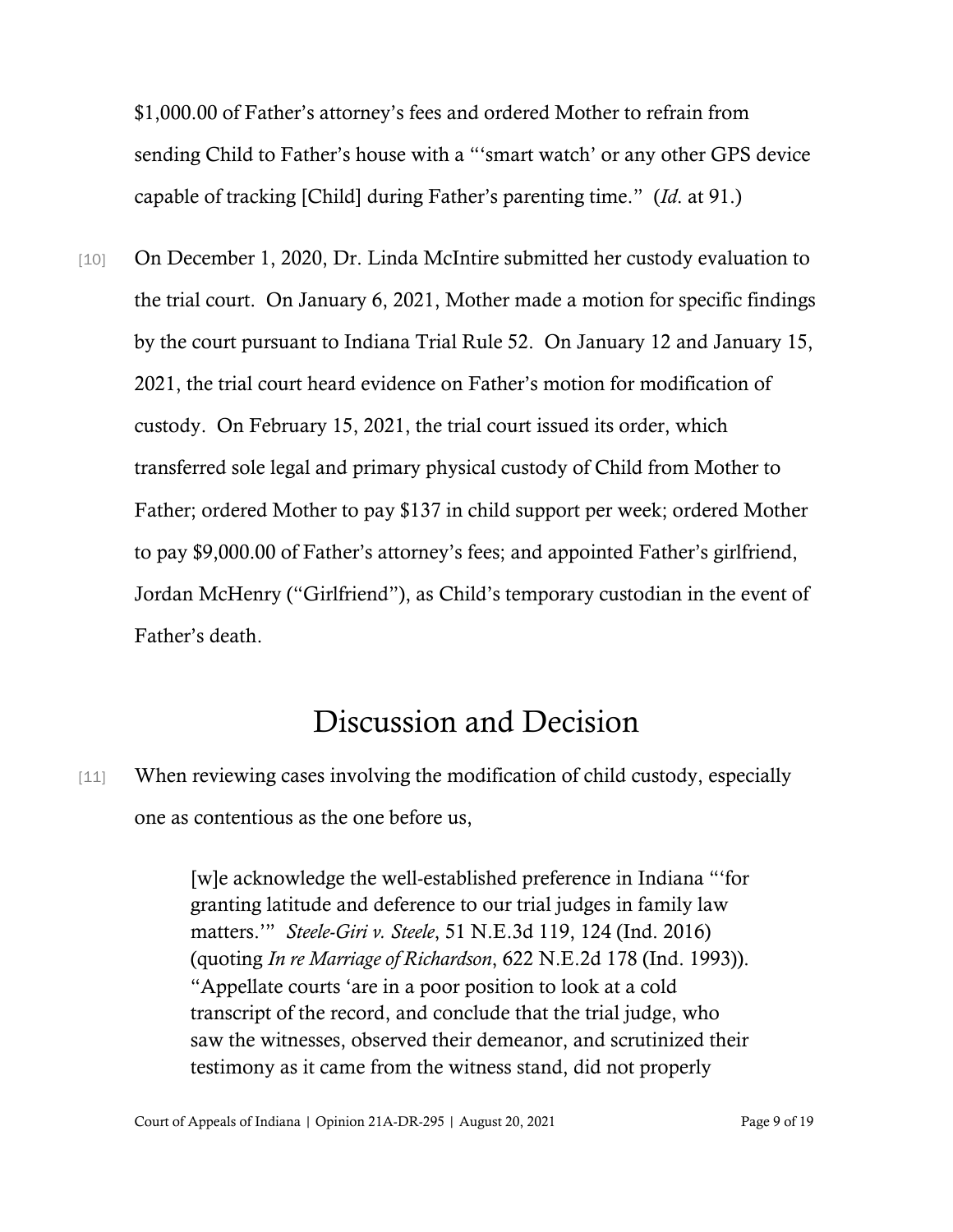understand the significance of the evidence.'" *Id*. (quoting *Kirk v. Kirk*, 770 N.E.2d 304, 307 (Ind. 2002)). In order to reverse a trial court's ruling, it is not enough that the evidence might have supported a different conclusion. *Id*. Rather, the evidence must positively require the conclusion contended for by appellant [before] we may reverse. *Id*. We may not reweigh the evidence or reassess witness credibility, and the evidence should be viewed in a light most favorable to the judgment. *Id*. (quoting *Best v. Best*, 941 N.E.2d 499, 502 (Ind. 2011)). Still, although we must be highly deferential to trial courts in cases such as this, that deference is not absolute. *See Kirk*, 770 N.E.2d at 307 n.5 ("This is not to say that the circumstances of a custody or visitation case will never warrant reversal.").

*Montgomery v. Montgomery*, 59 N.E.3d 343, 349-50 (Ind. Ct. App. 2016), *trans. denied*.

- [12] To modify a child custody order, the court must find modification is in the best interest of the child and there is "a substantial change in one (1) or more of the factors that the court may consider under section 8 and, if applicable, section 8.5 of this chapter." Ind. Code § 31-17-2-21. The factors to be considered by the trial court are:
	- (1) The age and sex of the child.
	- (2) The wishes of the child's parent or parents.

(3) The wishes of the child, with more consideration given to the child's wishes if the child is at least fourteen (14) years of age.

(4) The interaction and interrelationship of the child with: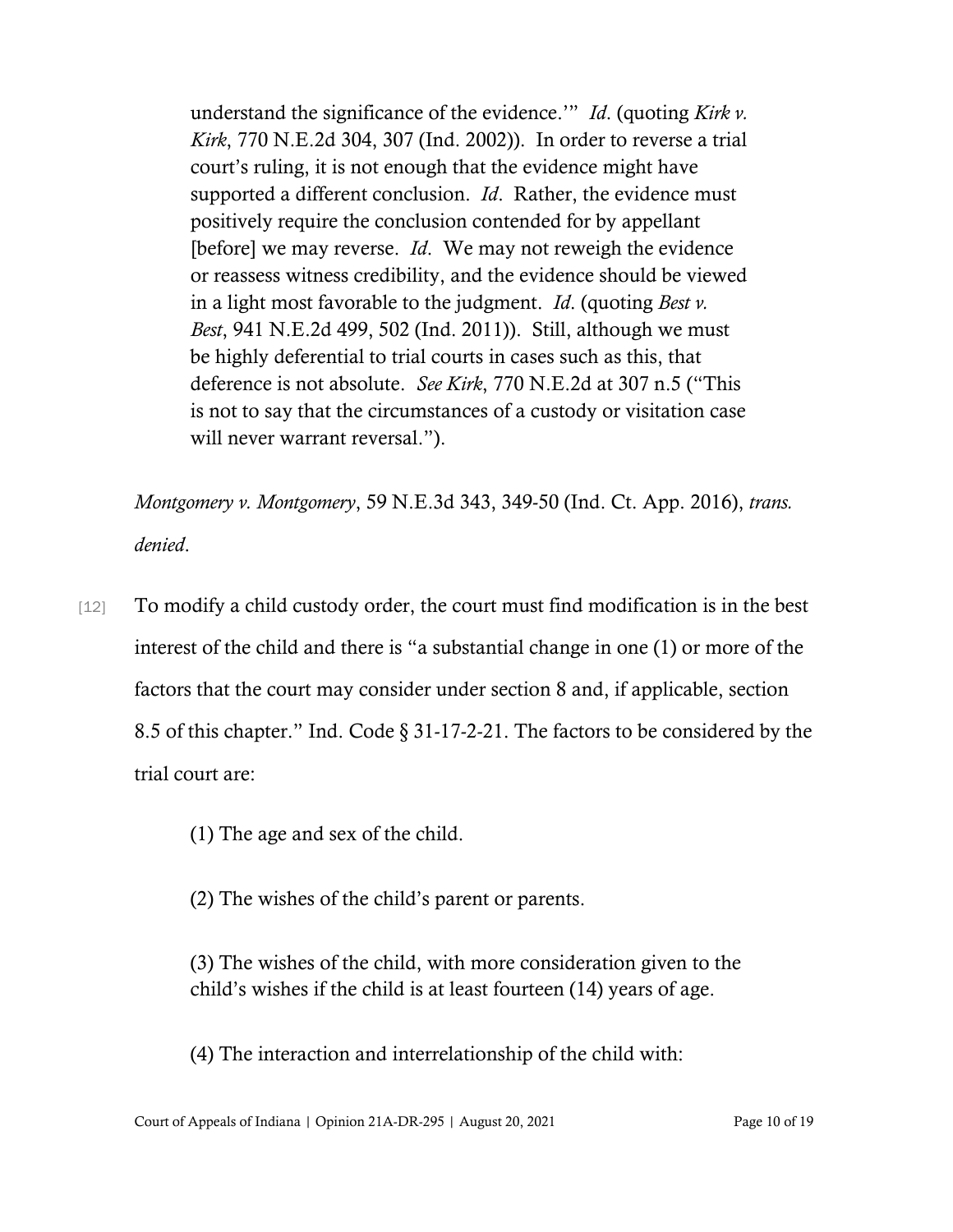(A) the child's parent or parents;

(B) the child's sibling; and

(C) any other person who may significantly affect the child's best interests.

(5) The child's adjustment to the child's:

(A) home;

(B) school; and

(C) community.

(6) The mental and physical health of all individuals involved.

(7) Evidence of a pattern of domestic or family violence by either parent.

Ind. Code § 31-17-2-8.

[13] The party requesting the custody modification bears the burden of proving the existing custody order should be changed. *Montgomery*, 59 N.E.3d at 350. "Indeed, this 'more stringent standard' is required to support a change in custody, as opposed to an initial custody determination where there is no presumption for either parent because 'permanence and stability are considered best for the welfare and happiness of the child.'" *Steele-Giri*, 51 N.E.3d at 124 (quoting *Lamb v. Wenning*, 600 N.E.2d 96, 98 (Ind. 1992)).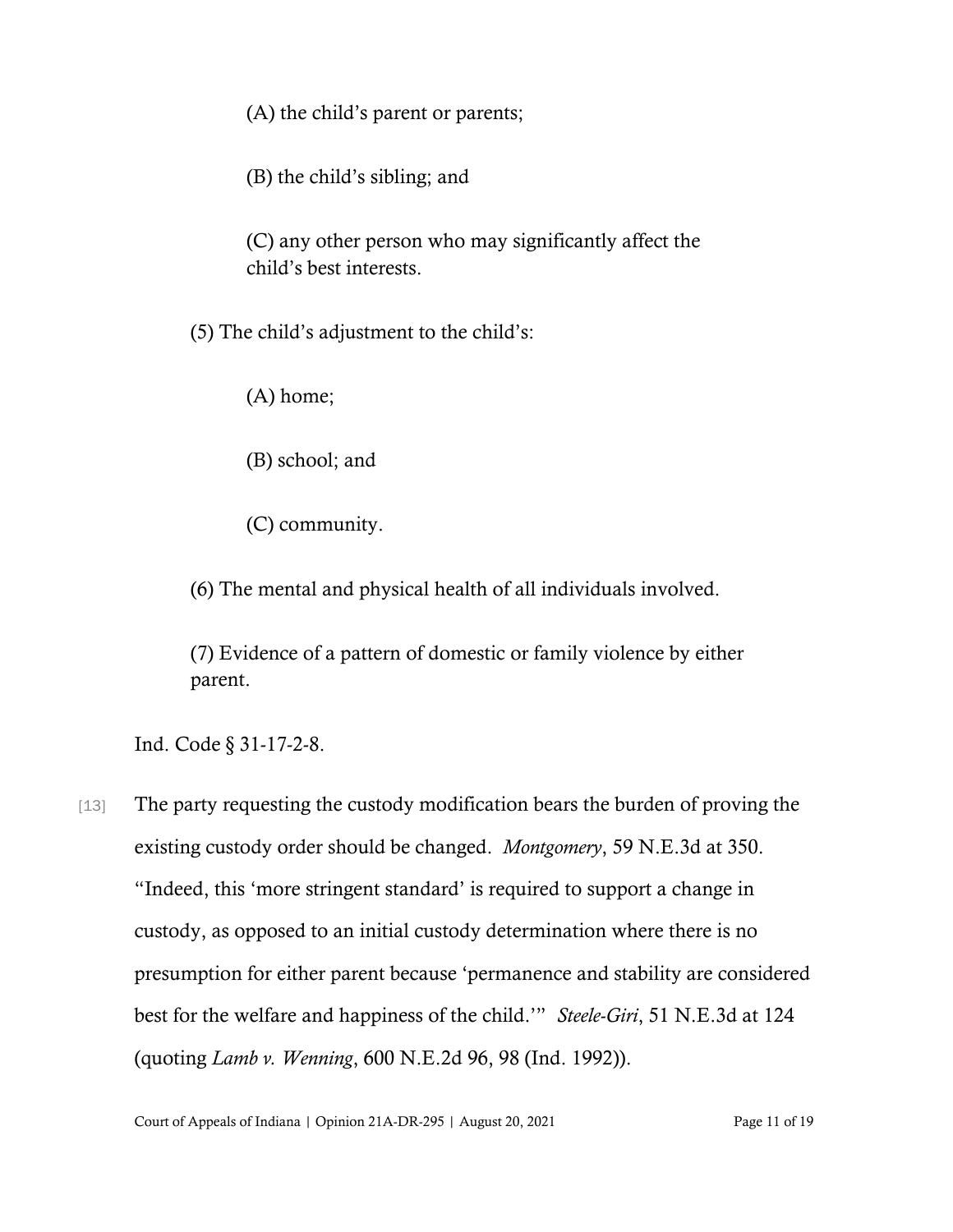When evaluating whether a change of circumstances has occurred that is substantial enough to warrant a modification of custody, the context of the whole environment must be judged, "'and the effect on the child is what renders a change substantial or inconsequential.'" [*In re Marriage of*] *Sutton*, 16 N.E.3d [481,] 485 [(Ind. Ct. App. 2014)] (quoting *Jarrell v. Jarrell*, 5 N.E.3d 1186, 1193 (Ind. Ct. App. 2014), *trans. denied*). Generally, cooperation or lack thereof with custody and parenting time orders is not an appropriate basis for modifying custody. It is improper to utilize a custody modification to punish a parent for noncompliance with a custody order. *In re Paternity of M.P.M. W.*, 908 N.E.2d 1205, 1208 (Ind. Ct. App. 2009). "However, '[i]f one parent can demonstrate that the other has committed misconduct so egregious that it places a child's mental and physical welfare at stake, the trial court may modify the custody order.'" *Maddux v. Maddux*, 40 N.E.3d 971, 979 (Ind. Ct. App. 2015) (quoting *Hanson v. Spolnik*, 685 N.E.2d 71, 78 (Ind. Ct. App. 1997), *trans. denied*).

*Montgomery*, 59 N.E.3d at 350-1.

[14] At Mother's request, the trial court entered findings of fact and conclusions of law pursuant to Indiana Trial Rule 52(A).

> The conclusions of law are reviewed de novo. But pursuant to Trial Rule 52(A), we shall not set aside the findings or judgment unless clearly erroneous, and due regard shall be given to the opportunity of the trial court to judge the credibility of the witnesses. Factual findings are only clearly erroneous where there is no support for them in the record, either directly or by inference; a judgment is only clearly erroneous when it applies an improper legal standard to proper facts. In either case, we must be left with the firm conviction that a mistake has been made.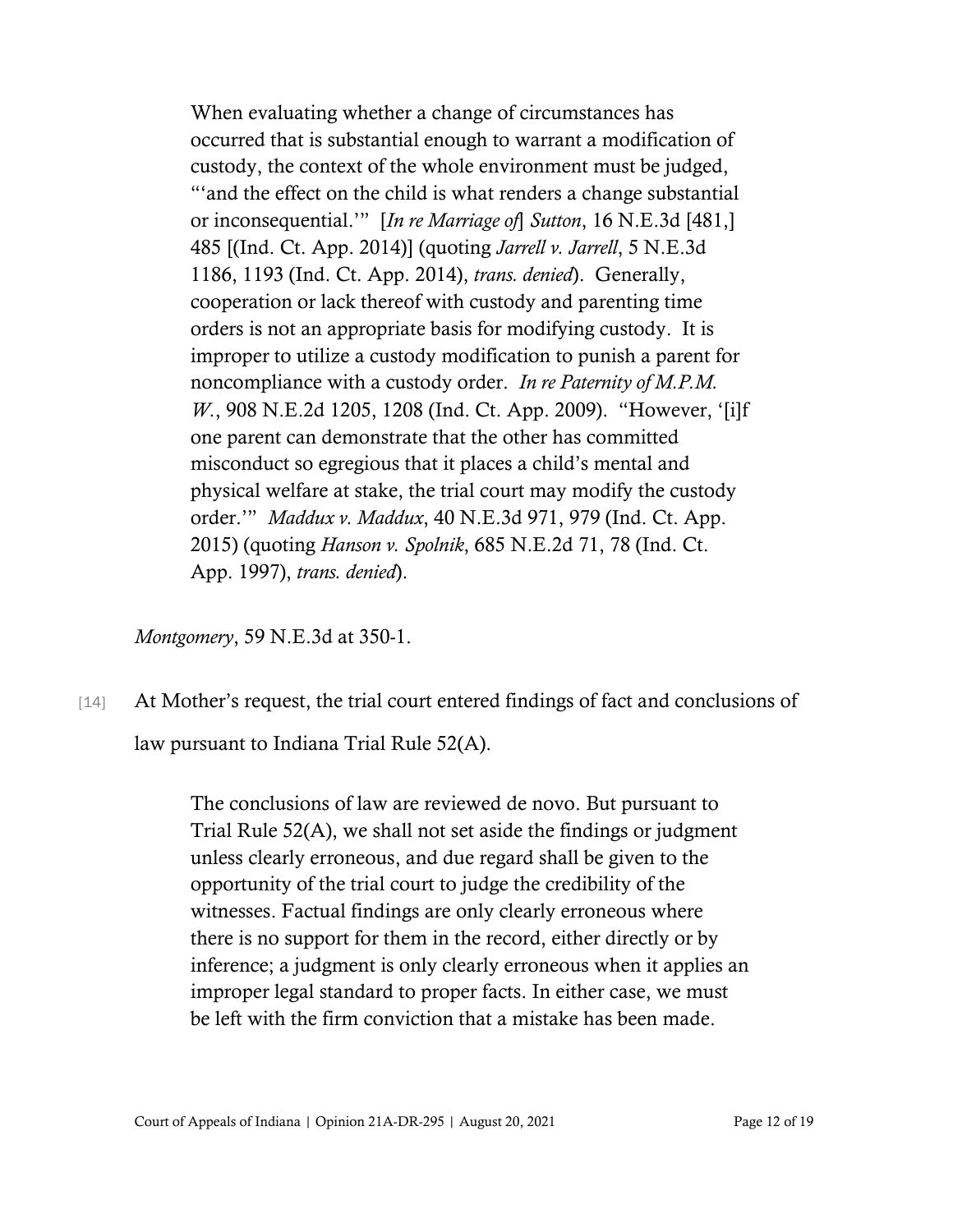*Johnson v. Johnson*, 999 N.E.2d 56, 59 (Ind. 2013) (internal citations and quotations omitted). The trial court made extensive findings outlining the acrimonious relationship between the parties and the observations of Dr. McIntire, the custody evaluator. These findings, in combination with details of proceedings involving the same parties and similar issues, have caused this court pause.

- [15] Prior to, during, and subsequent to the matter before us, Mother, Father, and Girlfriend were involved in two cases that we believe call into question the veracity of the information given to Dr. McIntire and the court by Father and Girlfriend. These cases arise out of a 2017 DCS incident in which, upon receiving Child for Father's parenting time, Girlfriend sent a DCS employee a text message with a picture of Child's genitals and indicated the blister in the picture was not present during Father's prior parenting time. Based on this information, DCS removed Child from Mother's care on an emergency basis and placed Child with Father for forty-four days. After a fact-finding hearing on the matter,<sup>[5](#page-12-0)</sup> the juvenile court determined Child was not a CHINS and dismissed the case.
- [16] After the dismissal of the CHINS matter, Mother filed a claim in federal district court against the two DCS employees who investigated Girlfriend's report. Mother alleged the DCS employees impinged on her civil rights. The case did

<span id="page-12-0"></span><sup>5</sup> The CHINS matter was filed under cause number 41C01-1708-JC-83.

Court of Appeals of Indiana | Opinion 21A-DR-295 | August 20, 2021 Page 13 of 19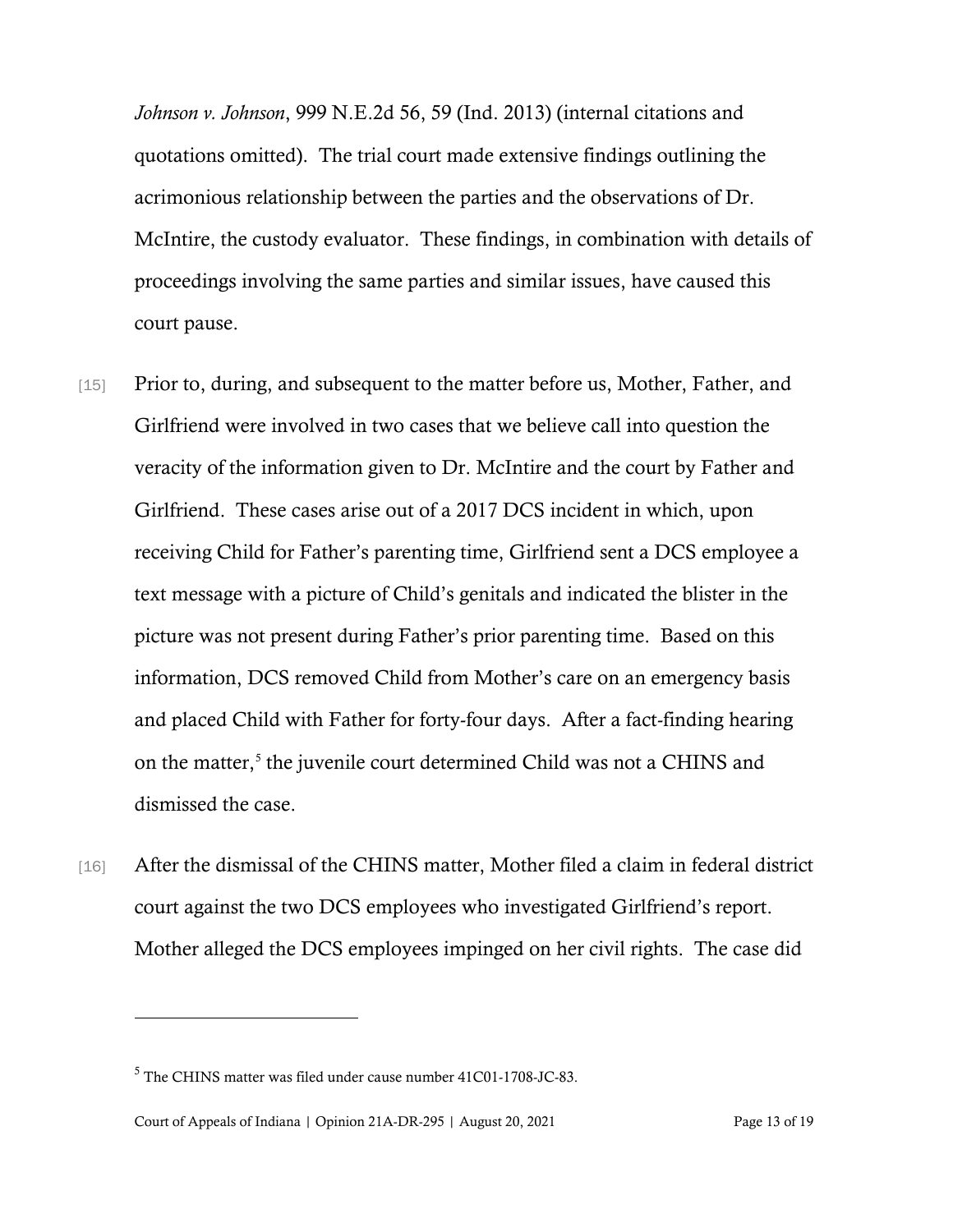not go to trial, and the parties settled for \$988,000.00. During the pendency of the proceedings before us, Mother filed a complaint in Johnson Superior Court against Father and Girlfriend for malicious prosecution and intentional infliction of emotional distress. Subsequent to the judgment before us, the Johnson Superior Court held a five-day jury trial on Mother's complaint against Father and Girlfriend under Indiana Code section 31-33-22-3(b), which states:

(b) A person who intentionally communicates to:

(1) a law enforcement agency; or

(2) the department [of child services];

a report of child abuse or neglect knowing the report to be false is liable to the person accused of child abuse or neglect for actual damages. The finder of fact may award punitive damages and attorney's fees in an amount determined by the finder of fact against the person.

The jury in that case awarded Mother \$90,750.00 each from Father and Girlfriend in compensatory damages, and \$10,000 each from Father and Girlfriend in punitive damages. (Order, 41D01-1908-CT-122, June 19, 2021.)

[17] During the modification proceedings, the trial court ordered Dr. McIntire to complete a custody evaluation. Mother presented two experts to review Dr.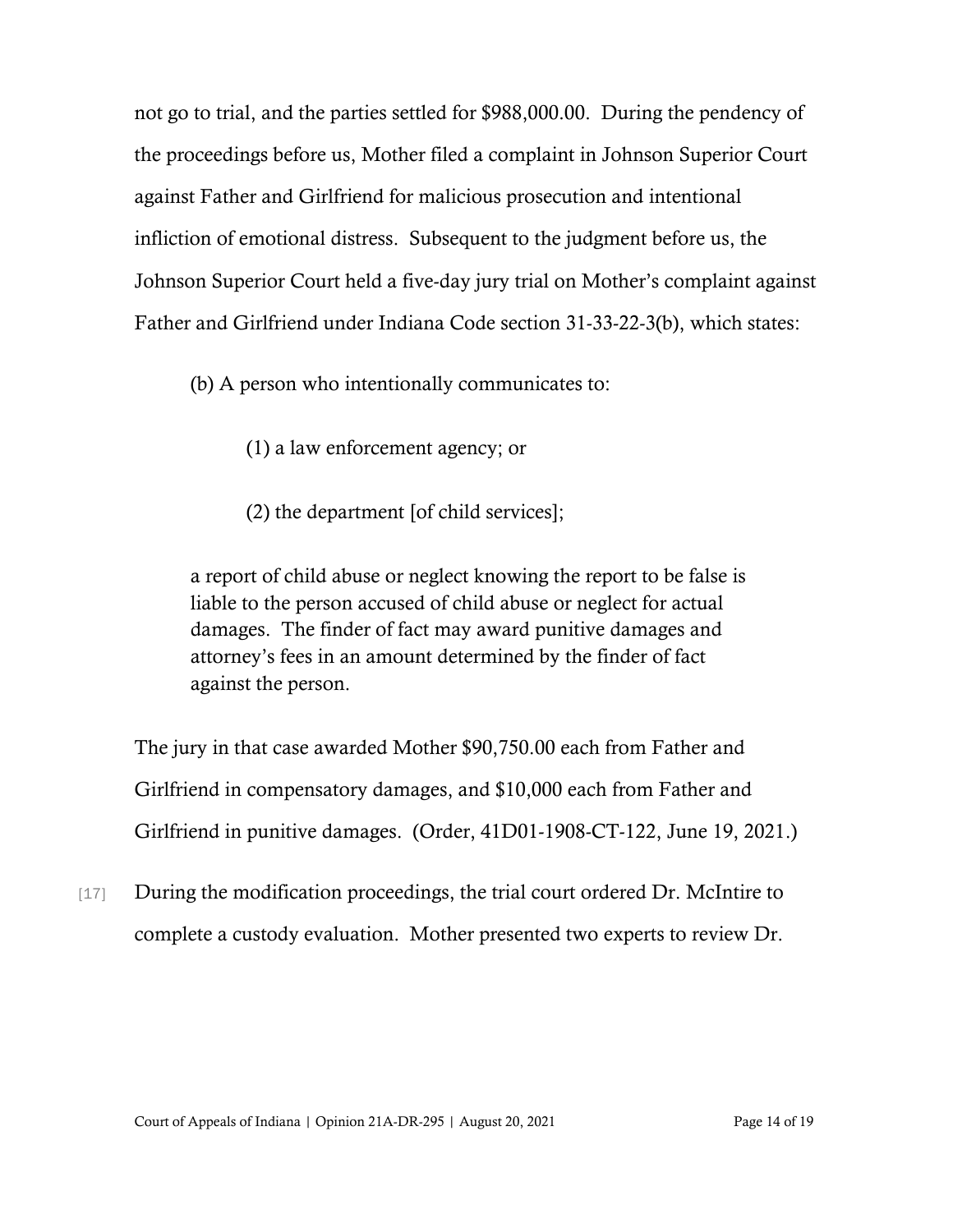McIntire's report, Dr. Michael Jenuwine and Dr. Randall Krupsaw.<sup>[6](#page-14-0)</sup> Regarding these experts, the trial court found, "[a]s between the report and findings of the Court's appointed evaluator, Dr. Linda McIntire, and those of Mother's experts, Dr. Jenuwine and Dr. Krupsaw, the Court finds Dr. McIntire's findings to be the more compelling, reasonable and consistent with the evidence." (Mother's App. Vol. II at 56.) While it is not out of the ordinary for a trial court to believe one expert instead of another, the experts' criticisms of portions of Dr. McIntire's report, when viewed in light of Father and Girlfriend's fraudulent behaviors in related matters, prompt us to encourage the trial court to reexamine the evidence in this case.

[18] For example, in his report, Dr. Jenuwine mentions multiple instances in Dr. McIntire's report in which he "observed evidence of potential bias" in favor of Father. (Exhibit Vol. V at 22.) Specifically, he notes that Dr. McIntire's report shows a "Primacy Bias" in favor of Father based on the fact that Dr. McIntire

(*Id*. at 6.)

<span id="page-14-0"></span> $6$  Dr. Krupsaw's analysis focused on Child's condition, specifically that he suffered from separation anxiety. Dr. Krupsaw stated Child's separation anxiety began prior to the original custody order, "at least to 12/27/16, as evidenced by the videos of parental exchanges as well as Mother and Father's reports." (Ex. Vol. V at 5.) Dr. Krupsaw did not review Dr. McIntire's report. Dr. Krupsaw formed his opinion through reviewing the depositions of the DCS staff members who removed Child from Mother's care in August 2017, Mother's psychiatric records, Child's medical and mental health records, videos of parental exchanges, and the custody evaluation report from Youth Connections, where Father was originally ordered to participate in supervised visitation. In his report, Dr. Krupsaw opined:

It is possible that [Child] has suffered some degree of brain damage and heightened vulnerability to behavioral disorders due to the cumulative effect of the stress of his removal from [Mother] by DCS and prior stressful events during his infancy and early childhood. This is based on extensive medical and psychological research literature regarding the effects of early life stress and adverse childhood experiences.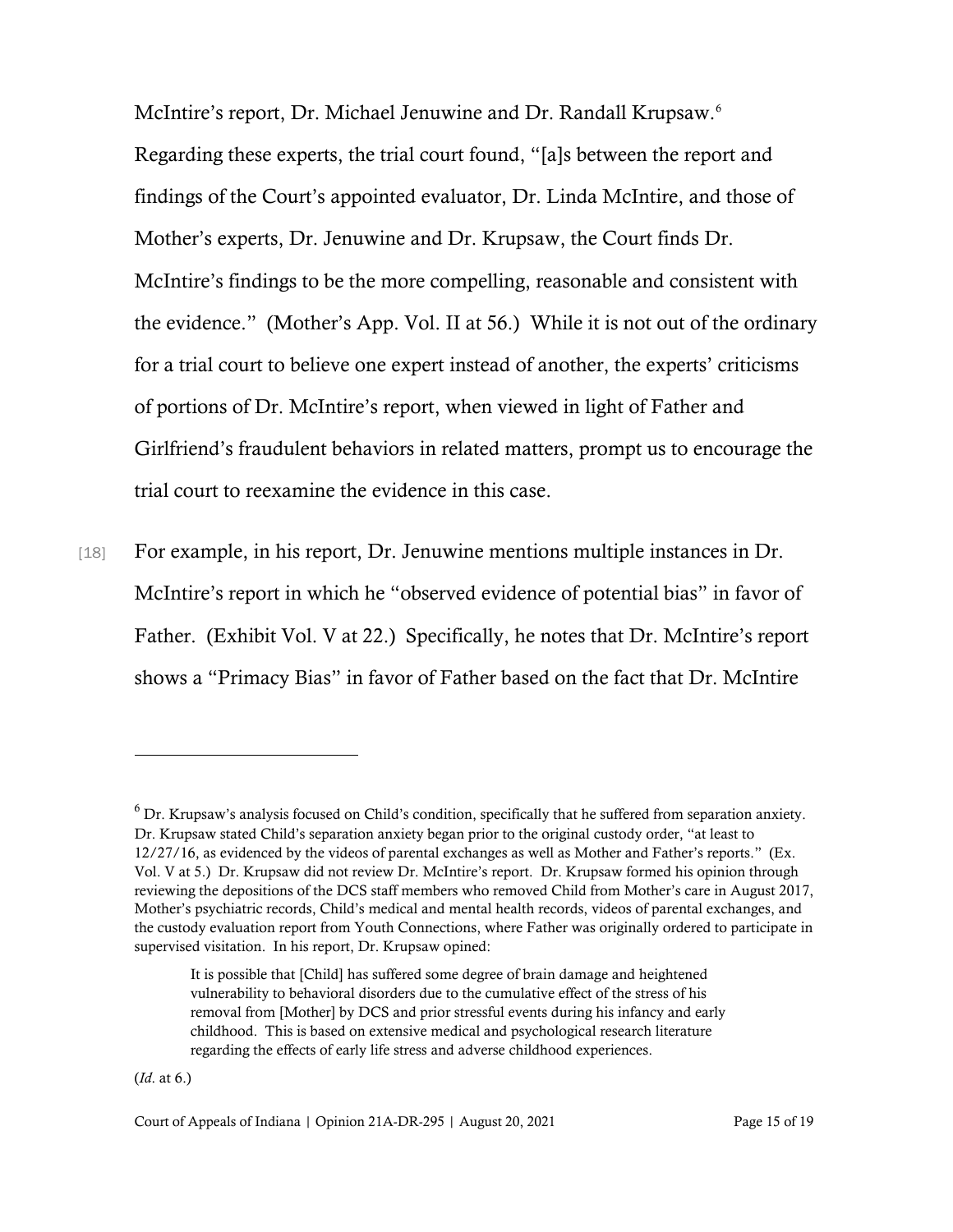did not interview Mother and Father in a joint interview and, instead, seemed to accept Father's version of the events before considering Mother's point of view. (*Id*. at 24.) Dr. Jenuwine takes issue with Dr. McIntire's apparent dismissal of Mother's allegations of domestic violence as "problematic" and "irresponsible" because Dr. McIntire's acceptance of Father's denial of any instances of domestic violence are incompatible with other tests Dr. McIntire conducted in which Father displayed "ample evidence of impression management with validity scales on all measures show[ing] efforts to portray himself in any overly favorable light ('fake good' profile)." (*Id*. at 26-7.) Additionally, Dr. Jenuwine noted Dr. McIntire "did not use any psychological instruments designed for directly assessing domestic violence" and that Mother's behaviors described by Dr. McIntire as "alienating" may also be explained as protective behaviors as a result of domestic violence. (*Id*. at 28.)

[19] Additionally, Dr. Jenuwine highlights the incongruency in Dr. McIntire's reporting, specifically as it relates to the change in custody. Dr. McIntire noted in her report that Child's separation anxiety would make a change in custody "stressful" for the Child but then recommended primary physical custody be granted to Father despite the "negative impact that a change in custody would have on [Child] based on his strong attachment to [Mother.]" (*Id*. at 30.) He also notes that Dr. McIntire did not perform any accepted tests to assess the possible effects of a custody modification on Child. Specifically, Dr. Jenuwine stated: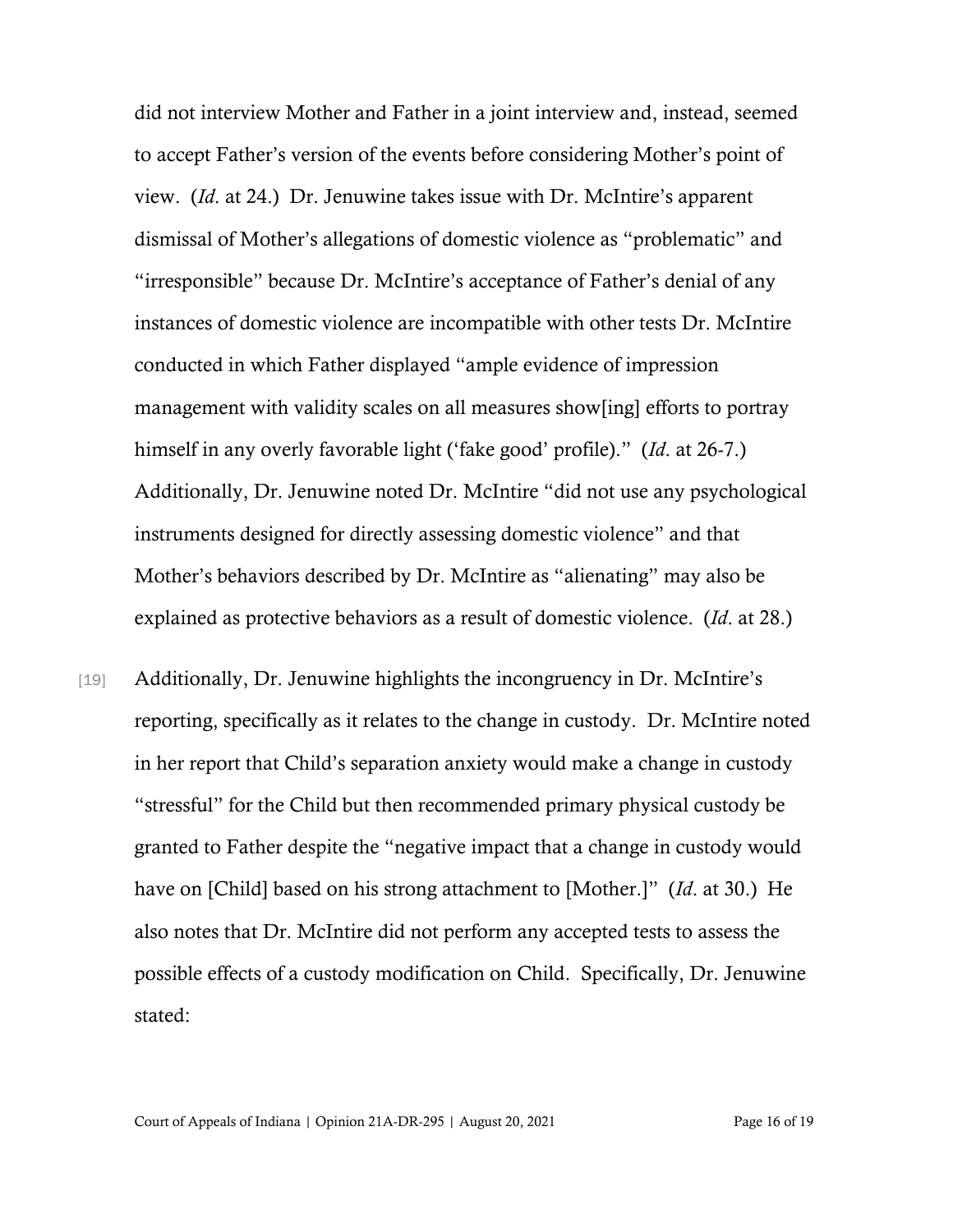Testing data do not provide sufficient evidence to support that [Father] being awarded sole legal and physical custody would be in the best interests of [Child]. A review of the testing results in this case suggest that [Father] was defensive and resistant to efforts to collect data concerning his current psychological and personality functioning, making the veracity of his self-reported information during interviews similarly limited. A review of the professional literature resulted in no support for Dr. McIntire's recommendation concerning a change in custody based on any reliable data collected in the current evaluation.

(*Id*. at 31.)

[20] We repeat for emphasis that it is not our role to reweigh evidence or judge the credibility of witnesses. *Montgomery*, 59 N.E.3d at 350. Nonetheless, even though we must be highly deferential to trial courts in cases such as this, "that deference is not absolute." *Id*. While it is rare, "[t]his is not to say that the circumstances of a custody or visitation case will never warrant reversal." *Kirk*, 770 N.E.2d at 307 n.5. This is such a situation. The trial court's order heavily favors Father's evidence, and the order relies on Dr. McIntire's custody evaluation without acknowledging or appearing to weigh the substantial criticisms of her report lodged by Dr. Jenuwine. For instance, he pointed out accepted psychological practices that were not followed, and he called into question Dr. McIntire's neutrality when interacting with the parties. The ancillary court proceedings concerning the August 2017 DCS case also call into question the veracity of Father and Girlfriend, at the very minimum. Based on the weight the trial court gave to Father's evidence and Dr. McIntire's report, especially in light of the fact that a jury determined Father and Girlfriend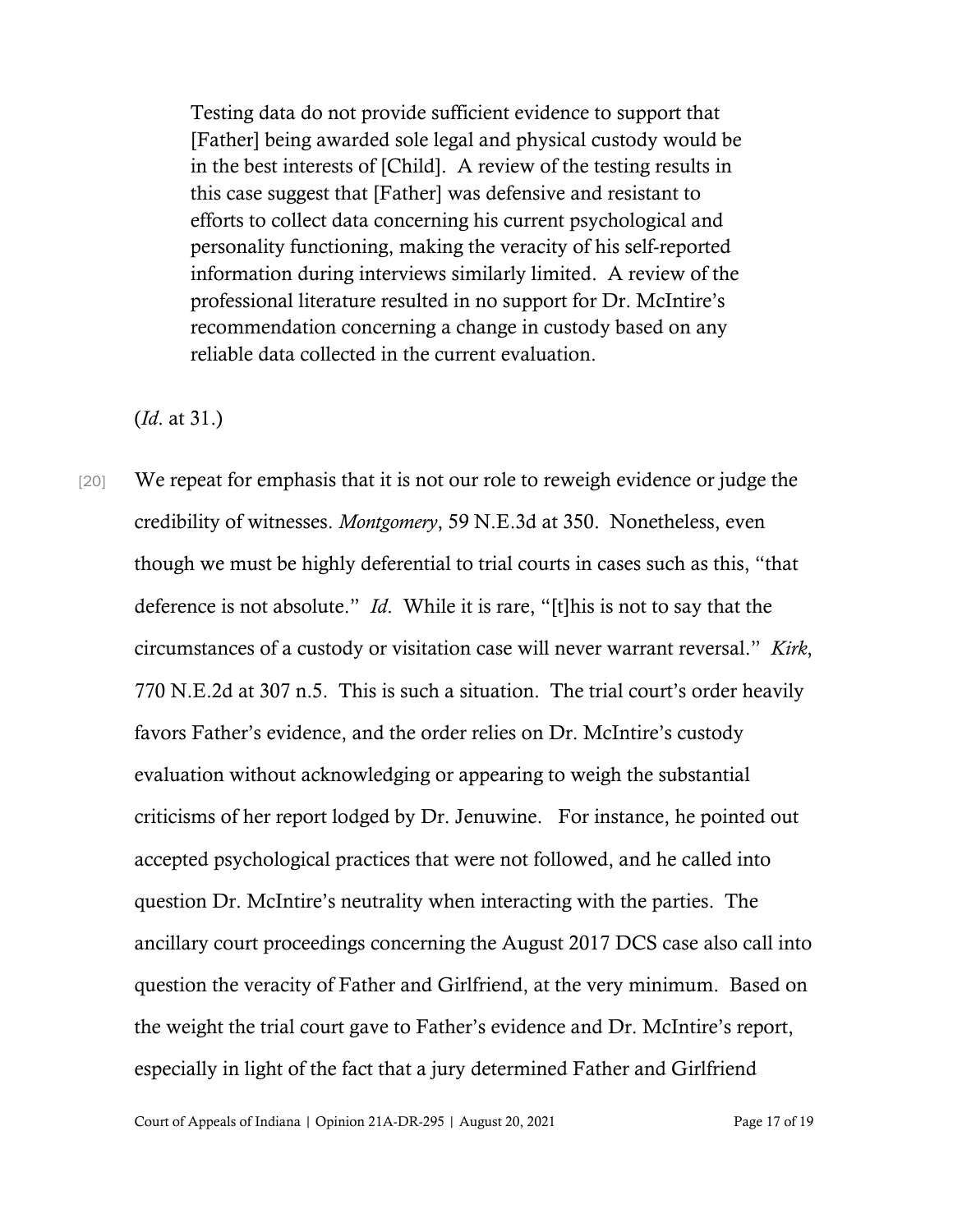committed fraud when reporting Mother to DCS, we would like the trial court to reexamine the evidence considering the entirety<sup>[7](#page-17-0)</sup> of the circumstances.  $8$ Accordingly, we reverse and remand.<sup>[9](#page-17-2)</sup>

## Conclusion

<span id="page-17-1"></span><sup>8</sup> The trial court erred when it designated Girlfriend as "temporary custodian" of Child in the event of Father's death. Pursuant to Indiana Code section 31-17-2-11, the trial court shall enter a conditional order naming temporary custodian for a child when the trial court's order "requires supervision during the noncustodial parent's parenting time privileges." "A mere restriction does not, according to the plain language of the statute, support the appointment of a temporary custodian other than the parent." *Barger v. Pate*, 831 N.E.2d 758, 764 (Ind. Ct. App. 2005). In the trial court's order, Mother's parenting time is "restricted" based on certain conditions such as compliance with therapy recommendations. (Mother's App. Vol. II at 59-60.) Further, Mother's "reasonable phone contact" with Child "shall" be supervised by Father "as he feels is appropriate so that Mother does not engage in conversation that increases [Child's] anxiety." (*Id*. at 60.) As the trial court did not order Mother's parenting time privileges supervised, it abused its discretion when it named Girlfriend as Child's temporary guardian upon Father's death. We instruct the trial court to correct this error when it enters a new order.

<span id="page-17-2"></span><sup>9</sup> Mother also appeals the trial court's order that she pay \$9,000.00 of Father's attorney fees. As we reverse the entire modification order, we need not address this issue directly, however, we note that the parties do not direct us to the portions in the record where the trial court received evidence regarding "the resources of the parties, their economic condition, the ability of the parties to engage in gainful employment and to earn adequate income, and such other factors as bear on the reasonableness of the award." *Bertholet v. Bertholet*, 725 N.E.2d 487, 501 (Ind. Ct. App. 2000) (quoting *Barnett v. Barnett*, 447 N.E.2d 1172, 1176 (Ind. Ct. App. 1983)). It is an abuse of discretion to award attorney fees without completing this analysis. *See Montgomery*, 59 N.E.3d at 354 (finding abuse of discretion without analysis into those factors). Further, we are appalled by Father's argument on appeal that Mother's assets to pay his attorney fees should come from the \$988,000.00 settlement Mother received from DCS in a case that arose from what was later determined to be false reporting by Father and Girlfriend.

Court of Appeals of Indiana | Opinion 21A-DR-295 | August 20, 2021 Page 18 of 19

<span id="page-17-0"></span> $7$  Additionally, the trial court's findings do not demonstrate it considered all of the factors in Indiana Code section 31-17-2-8. There are no findings regarding Child's relationship with Mother's subsequent-born child and Mother's husband, nor are there findings regarding Child's adjustment to home, school, and community prior to modification, despite the fact that Mother provided copious documentation thereof. While the trial court did make findings regarding mental health, all of those findings were about Mother's mental health and the affect it may have on Child. There are no findings regarding Father's mental health and very few regarding his relationship with Child. Finally, Mother presented evidence to Dr. McIntire that there had existed domestic violence between the parties, and the trial court did not mention those allegations, or Father's response thereto, in its findings.